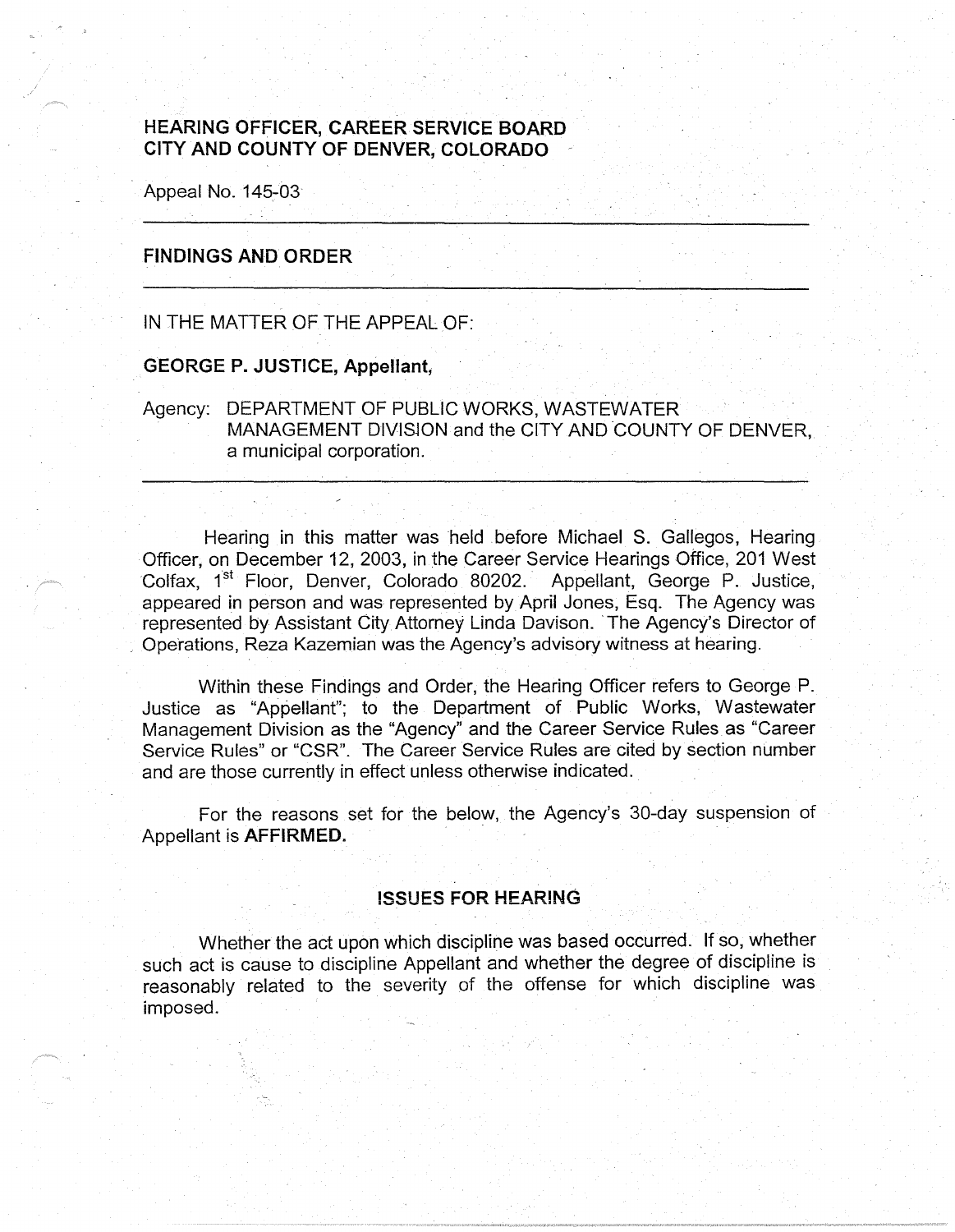#### **BURDEN OF PROOF** ·

. The burden of proof is upon the Agency to'show, by a preponderance of the evidence, the alleged acts occurred, there is cause to discipline Appellant and the degree of discipline is reasonably related to the severity of the offense for which discipline was imposed.

#### **PRELIMINARY MATTERS**

. .

The parties stipulated to the acceptance into evidence of the Agency's Exhibits 1 through 3, 5 and 7 through 11. The Agency's Exhibits 4 and 6 were accepted into evidence at hearing, without objection. Appellant offered no Exhibits for hearing.

## **FINDINGS OF FACT**

Based on the evidence presented at hearing, the Hearing Officer finds the following to be fact:

1. Appellant is an employee in career status. He was disciplined for his actions on July 14, 2003 and for discrepancies in reporting, failure to contact his supervisor to report a deviation in schedule and/or false reporting of locations on 14 other occasions between April 16 and July 16, 2003. By letter dated September 12, 2003, the Agency's Director of Operations, Reza Kazemian (Director) imposed a 30-day suspension. The disciplinary suspension was served by Appellant from September 13, 2003 through October 12, 2003.

2. The Agency has 4 crews that deal with manholes throughout the city. There are 2 crewmembers whose duty it is to raise or lower manhole covers in conjunction with paving of city streets. The 2 crewmembers who raise or lower manhole covers work individually. That is, they do not work with crew members from the same division. Rather, the 2 crewmembers who raise or lower manhole covers work in conjunction with a Street Maintenance crew from a different division.

3. Appellant is one of the 2 crewmembers who raise or lower manhole covers in conjunction with paving by Street Maintenance. At the beginning of his shift, Appellant gets his assigned location for the day from his supervisor, loads his truck with necessary supplies for the day and drives to the assigned location. If Street Maintenance is not at the location, Appellant can prep the manholes for paving. If Appellant is waiting for paving to finish or, if he is going to the next location, he must call his supervisor and advise his supervisor of his (Appellant's) location.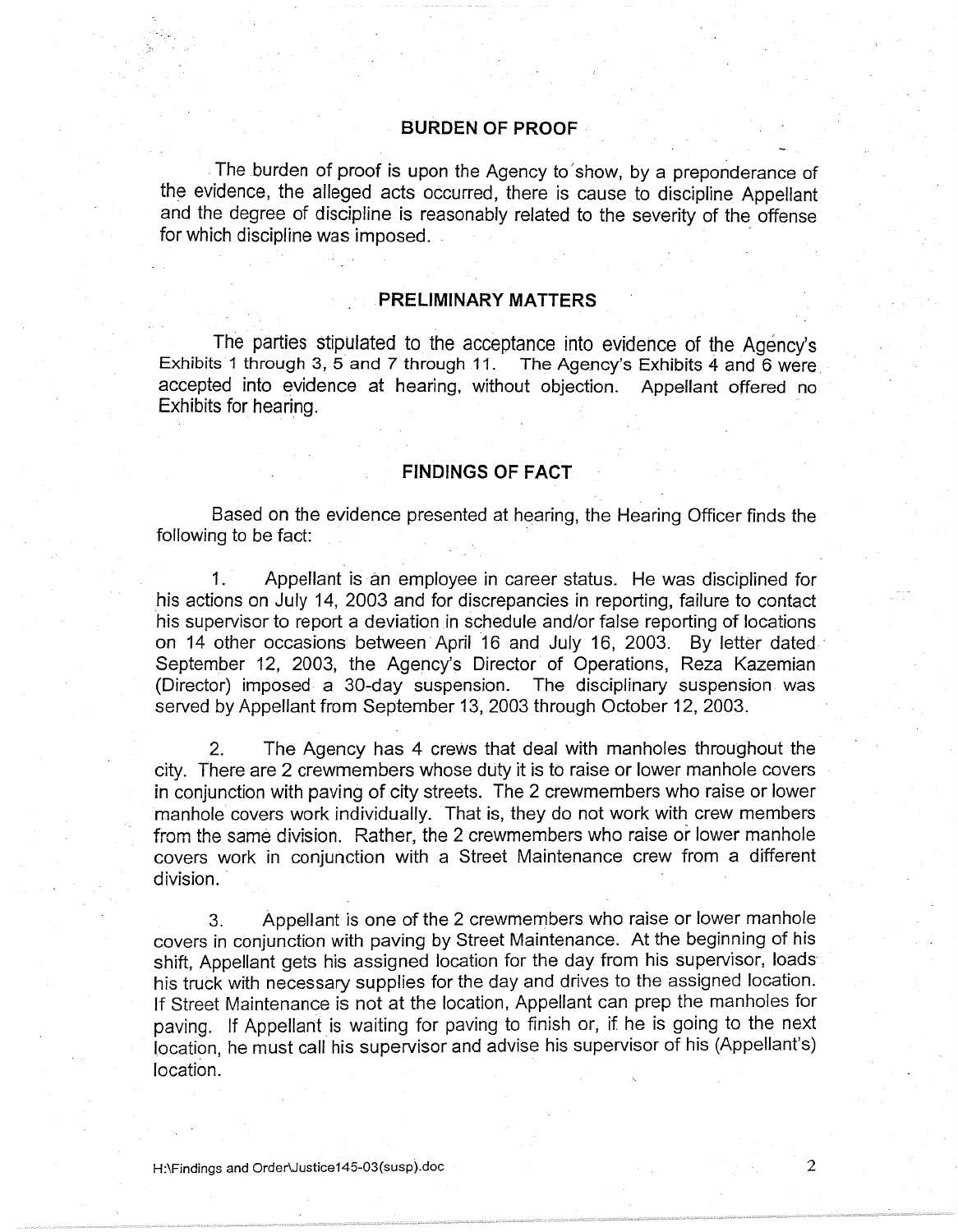4. . "Home Base" refers to a radio tracking system for Agency vehicles. In addition to calling Home Base to advise that one is waiting for paving to finish or going to the next location, drivers must call Home Base to advise that they are beginning or ending their lunch break or taking a bathroom break. Drivers must advise Home Base of each arrival, each departure (no matter what the reason) and anything out of the ordinary course of work.

5. Prior to July 14, 2003, Appellant's supervisor spoke to him 3 or 4 times about calling in to Home Base when leaving a location for any reason. It is important for Appellant to call in with any change in location because, for example, if Street Maintenance decides to go to a different location and Appellant isn't at that location several manholes could be paved over and buried. Appellant's supervisor advised that, if Appellant gets to a site and there is no paving crew, he should call in to find out where the paving crew is and where he should be.

6. If a paving crew is working on time, Appellant can prep 1 manhole at a time ahead of the paving crew. On occasion there is ½ hour to an hour "lag time" between paving and Appellant's ability to go back and raise the manholes in the paved areas. During that time Appellant can work forward prepping other manholes for paving. In the event of such lag time, Appellant should call Home Base so that if one of the other crews needs assistance or there are other locations that need to be prepped for paving, Appellant can be reassigned to a new location. Ordinarily Agency crewmembers, such as Appellant, are expected to stay at the paving location as long as the paving crew is there.

7. In the event Appellant's supervisor cannot contact Appellant by radio, Appellant can always be reached via his cell phone.

8. On July 14, 2003, Appellant arrived at work at 6:30 a.m. He spoke with the acting supervisor, John Sandoval (Sandoval), and went to his assigned location at West  $12<sup>th</sup>$  and Irving Streets. Appellant spoke to the paving supervisor on site. Shane Savage (Savage) who advised that Appellant's work there was complete and directed Appellant to paving in the alley between  $8<sup>th</sup>$  and 9<sup>th</sup> Avenue near Grant Street. Savage advised Appellant that a paving crew would be there within the hour.

9. Appellant called Home Base at 7:10 a.m. from 8<sup>th</sup> and Grant Streets. Because the alley between  $8<sup>th</sup>$  and  $9<sup>th</sup>$  near Grant Street was an area that had been skipped by a paving crew earlier, Appellant had already prepped the alley. The paving crew arrived and advised Appellant that they were waiting for the paving equipment. The alley between  $8<sup>th</sup>$  and  $9<sup>th</sup>$  near Grant Street is a busy alley and, at that time, there was construction in the area. Rather than sit in one area, Appellant drove around and changed his parking spot so he wouldn't· block traffic or construction. He did not call Home Base when he changed parking spots.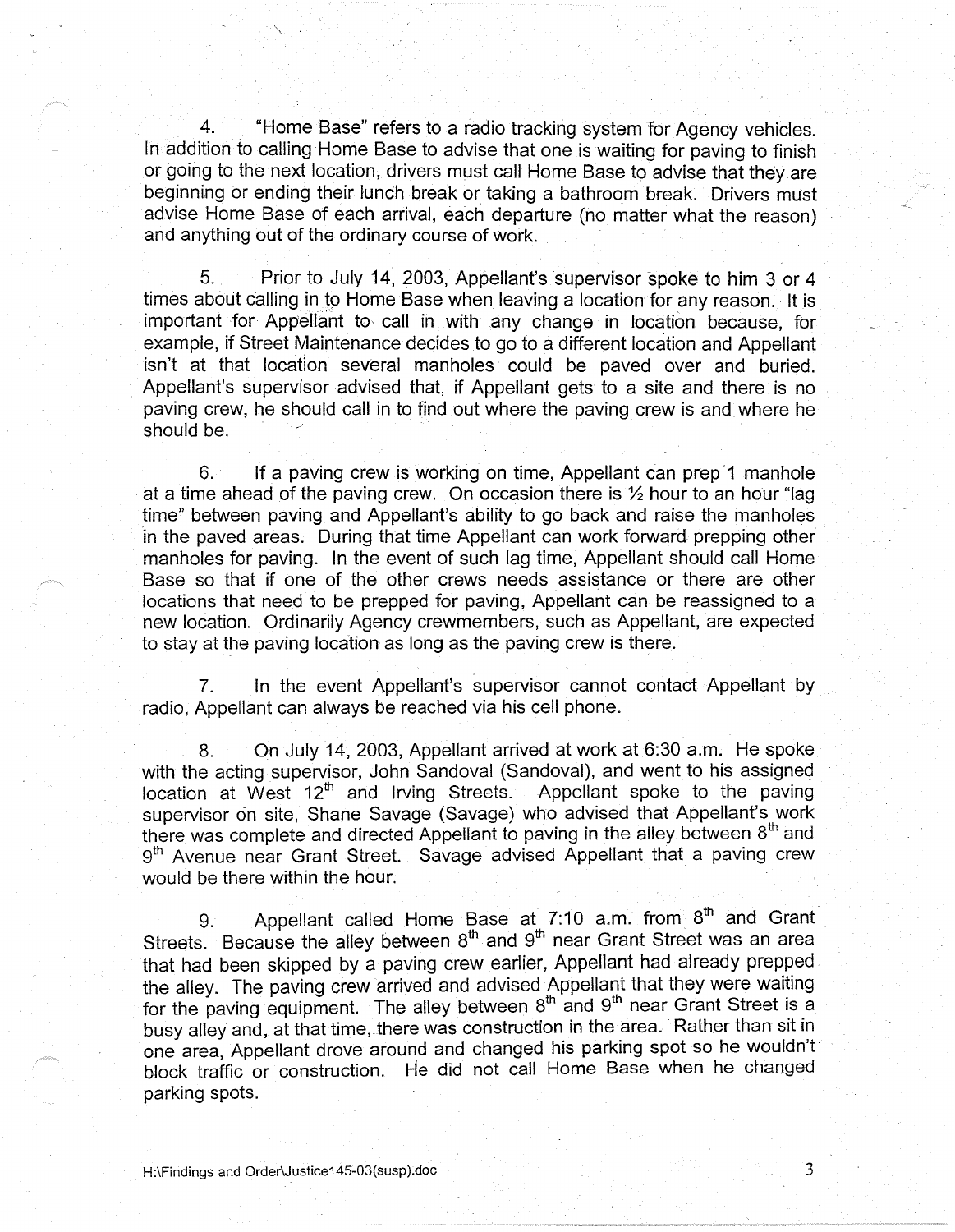10. Appellant kept checking with the paving crew to find out the status of the paving equipment. Throughout the morning the paving crew was advised, and in turn advised Appellant, that the paving equipment was "in transit". The paving equipment did not arrive until approximately 10:25 a.m. At that time, the paving crew advised Appellant that it would take awhile to "fire up" the paving equipment. Therefore, they wouldn't be ready to pave the alley until after lunch.

11. It was an unusual occurrence for paving equipment to arrive at a paving site so late in the morning. Ordinarily, if crews had to wait for paving equipment, the wait time was  $\frac{1}{2}$  an hour to 45 minutes.

12. If Appellant had radioed Sandoval directly, regarding Savage's direction to go to the alley between  $8<sup>th</sup>$  and  $9<sup>th</sup>$  near Grant Street, Sandoval would have sent Appellant to a different location.

13. On the morning of July 14, 2003, Sandoval had 3 crews to. supervise. He went to the  $12<sup>th</sup>$  and Irving Street location to check on Appellant but Appellant was no longer there. When Sandoval returned to "the shop", he inquired about Appellant's location and was toid that Appellant called in "at lunch". Sandoval did not attempt to call or contact Appellant before he heard from Appellant

14. Sandoval did not hear directly from Appellant until approximately 11 :30 a.m. on July 14, 2003. At that time, Appellant advised Sandoval that he cracked a tooth at lunch and required medical emergency leave in order to go to the dentist. Sandoval granted Appellant medical emergency leave. Appellant was "on the clock" for 5 hours on July 14, 2003.

15. One Agency staff person, B.G. Brem (Brem), is assigned to estimate the number of miles per day for each Agency vehicle/driver and determine if there are any discrepancies with the reported mileage/odometer on each vehicle. Brem uses Map quest, on the internet, to estimate the daily mileage per vehicle/driver and generally provides "a generous estimate".

16. If Brem . determines there is a discrepancy, she advises the Construction Supervisor, Steve Bello (Bello). There is an average of 5 to 10 discrepancies per day. Bello attempts to determine the reasons for the discrepancies and reports back to the Director.

17. The Director monitors mileage discrepancies because unnecessary driving causes increased fuel usage and costs, depreciation of city vehicles, increased maintenance costs and results in the need for increased capital expenditures. For the same reasons, the Agency has a policy that Agency drivers cannot drive more than 6 blocks for a lunch break.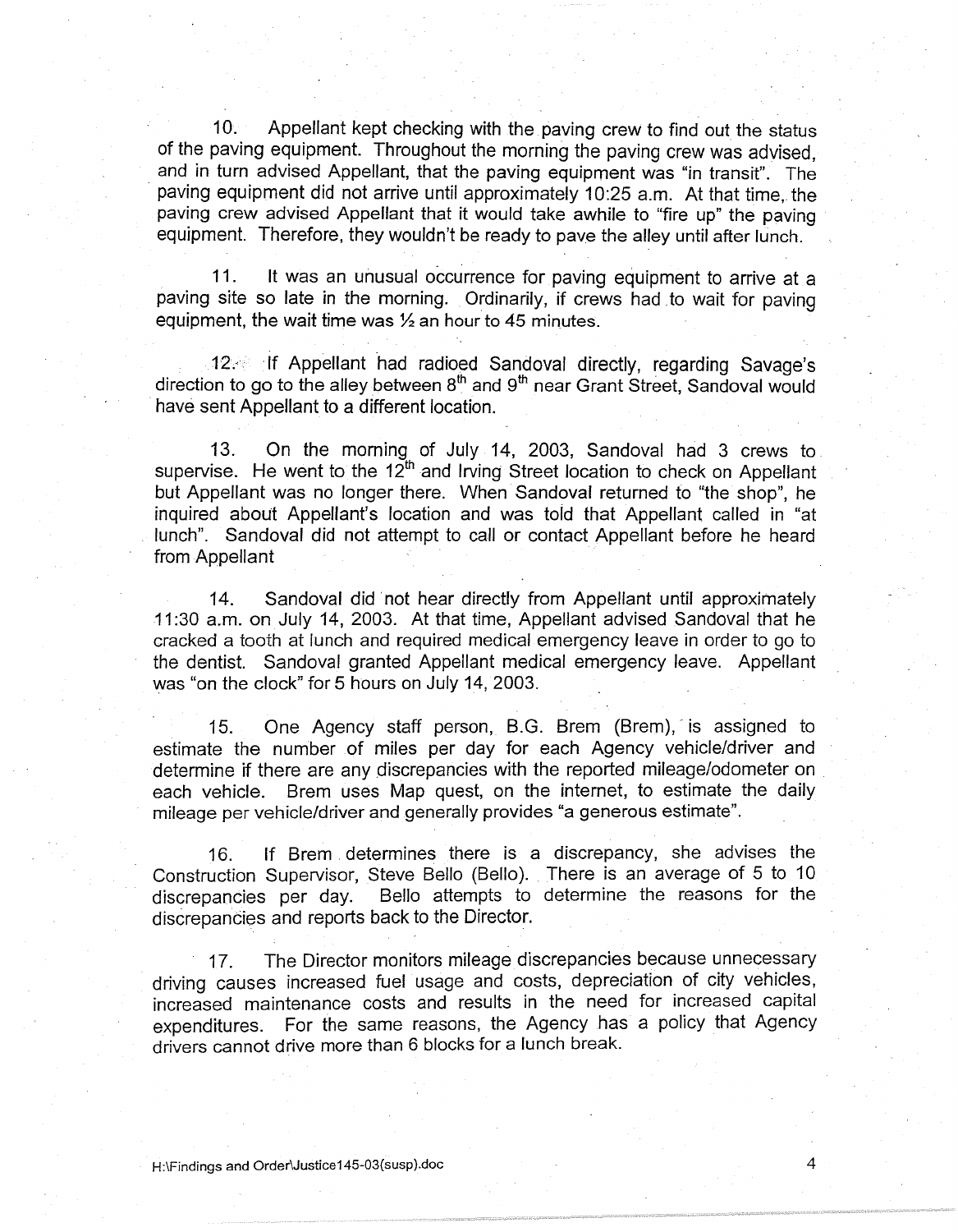18. Appellant's reported mileage for July 14, 2003, based on odometer readings, was 32 miles. Brem reported that Appellant's mileage, based on his call-ins to Home Base, should have been 6.98 miles. Brem reported this discrepancy to Bello on July 15, 2004.

19. On July 16, 2003, Bello met with Appellant and asked Appellant about the discrepancy. Appellant told Bello that he drove around while he was waiting for the paving crew because he was afraid that he would be reported if he just sat in his truck and that he was afraid he might fall asleep if he just sat in his truck.

20. By letter dated August 19, 2003, Appellant was charged with failure to perform work for 5 hours on July 14,2003, failure to contact his (Appellant's) supervisor to report his status and request alternate work assignment, falsely reporting his location information to Home Base and discrepancies as follows:

| <b>DATE</b>    | ODOMETER READING | <b>JOB ASSIGNMENT REQUIRED</b> |
|----------------|------------------|--------------------------------|
| 04-16-03       | 17 miles driven  | 8.2 miles                      |
| 04-17-03       | 20 miles driven  | 10.1 miles                     |
| 04-28-03       | 32 miles driven  | 8.7 miles                      |
| 05-05-03       | 29 miles driven  | 11.2 miles                     |
| 05-06-03       | 26 miles driven  | 11.4 miles                     |
| 05-08-03       | 18 miles driven  | 7.4 miles                      |
| 05-13-03       | 10 miles driven  | 4.7 miles                      |
| $05 - 14 - 03$ | 22 miles driven  | 4.2. miles                     |
| $05 - 22 - 03$ | 18 miles driven  | 7.1 miles                      |
| 06-02-03       | 26 miles driven  | 15.5 miles                     |
| 06-16-03       | 26 miles driven  | 9.1 miles                      |
| 06-18-03       | 30 miles driven  | 9.8 miles                      |
| $06 - 24 - 03$ | 35 miles driven  | 9.3 miles                      |
| 07-16-03       | 22 miles driven  | 8.6 miles                      |

21. In determining whether discipline should be imposed for Appellant's actions, the Director considered Appellant's work history, including 2 annual reviews (evaluations) that were "meets expectations". The Director also considered Appellant's failure to report changes in his location on July 14, 2003 · as false reporting/dishonestly, resulting in Appellant's failure to perform work for 5 hours/unauthorized absence from work. The Director considered Appellant's <sup>~</sup>failure to contact his supervisor to report his status and request an alternate work assignment as failure to comply with the instructions of an authorized supervisor, failure to meet established standards of performance and violations of Executive Order 25 and departmental regulations regarding the use of City vehicles. The Director considered Appellant's lack of explanation for mileage discrepancies and determined that Appellant's continuing mileage discrepancies had to be corrected.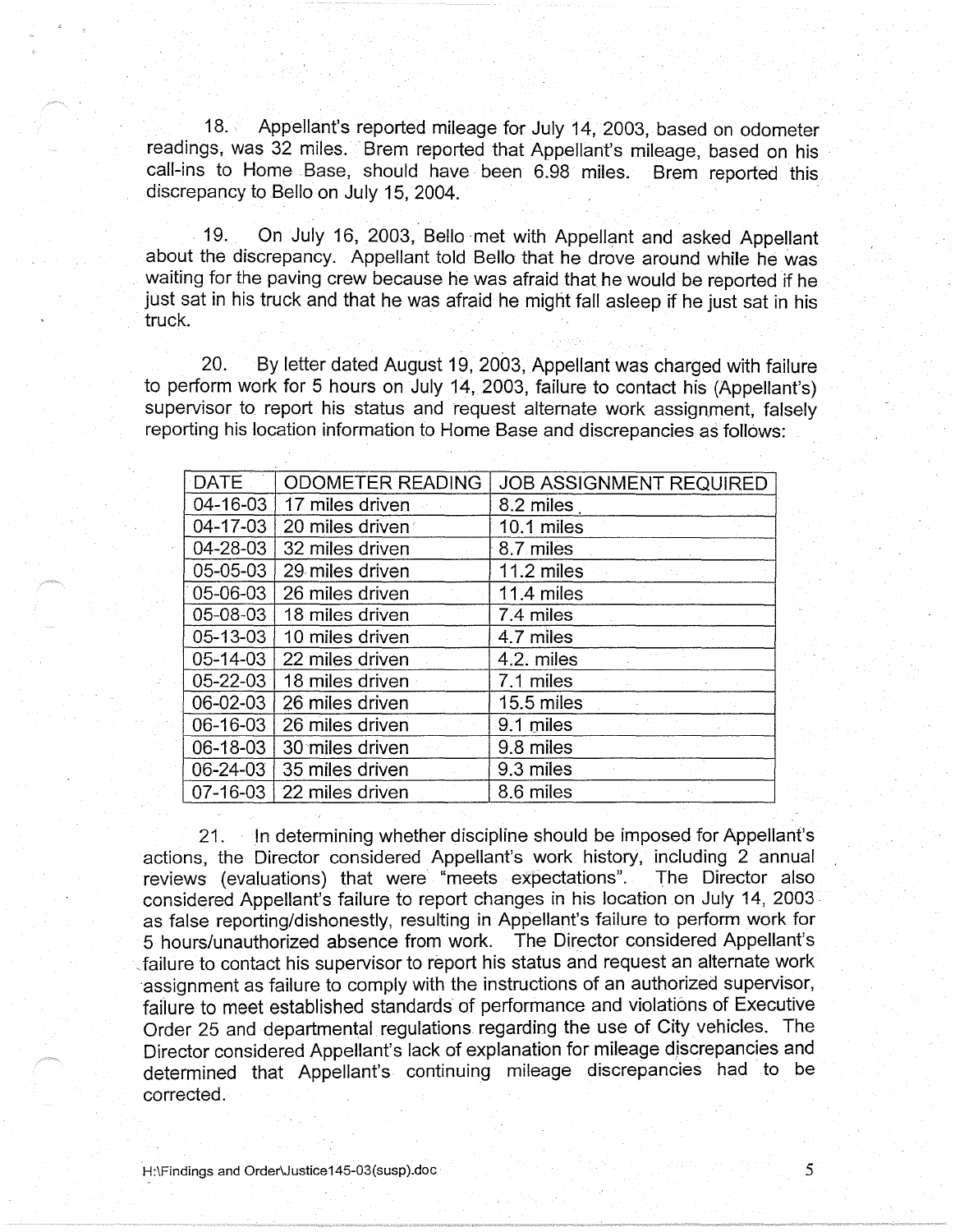22. In determining the level of discipline to be imposed, the Director considered the severity of Appellant's actions including, the number of hours Appellant sat idle on July 14, 2003, the number of mileage discrepancies reported for Appellant and the amount of the discrepancy on each date. The Director also considered Appellant's explanation and mitigating statements. The Director felt that a 30-day suspension was reasonable for Appellant's actions on July 14, 2003 alone. The Director also considered Appellant's prior disciplinary history - one 30 day suspension for providing a urine sample for another employee who was· required to take .a Department of Transportation random drug/alcohol test. The Director reasoned that the prior discipline was for dishonestly and, therefore, discipline in this case should be no less than in the previous case.

#### · **DISCUSSION**

**1. Authority of the Hearing Officer:** The City Charter and Career Service Rules require the Hearing Officer to determine the facts, by de novo hearing, in "[a]ny action of an appointing authority resulting in... suspension... which results in alleged violation of the Career Service Charter Provisions or Ordinance relating to the Career Service, or the Personnel Rules." (City Charter C5.25 (4) and CSR 19-10.) A de nova hearing is one in which the • Hearing Officer makes independent findings of fact, credibility assessments and resolves factual disputes. (See Turner v. Rossmiller, 35 Co. App. 329, 532 P.2d 751 (Colo. App.1975).)

**2. Cause for discipline:** Career Service Rules provide, in pertinent . part: "The purpose of. discipline is to correct inappropriate behavior or performance." (See CSR 16-10.) The Agency determined that unmitigated mileage discrepancies are inappropriate behavior for a number of reasons. (See Findings of Fact, paragraph 17.) Appellant, or someone on his behalf, offered mitigation for the mileage discrepancies on April 16, May 5, May 13, June 2 and July 14, 2003. (See Findings of Fact, paragraph 19 and Agency's Exhibit 5.) Appellant offered no explanation or mitigation for the remaining mileage. discrepancies indicated by the Agency. (See Findings of Fact, paragraph 20 and Agency's Exhibit 2.) After reviewing Appellant's explanations for mileage discrepancies and considering the number and degree of discrepancies, the Director determined that Appellant's mileage discrepancies were the result of inappropriate behavior such as failure *to* report changes in location, failure to comply with the instructions of an authorized supervisor and failure *to* perform work. The Director further concluded that Appellant's inappropriate behavior needed *to* be corrected. Therefore, the undersigned Hearing Officer concludes that there is cause for discipline in this matter and that the Agency met its burden to so prove, by a preponderance of the evidence.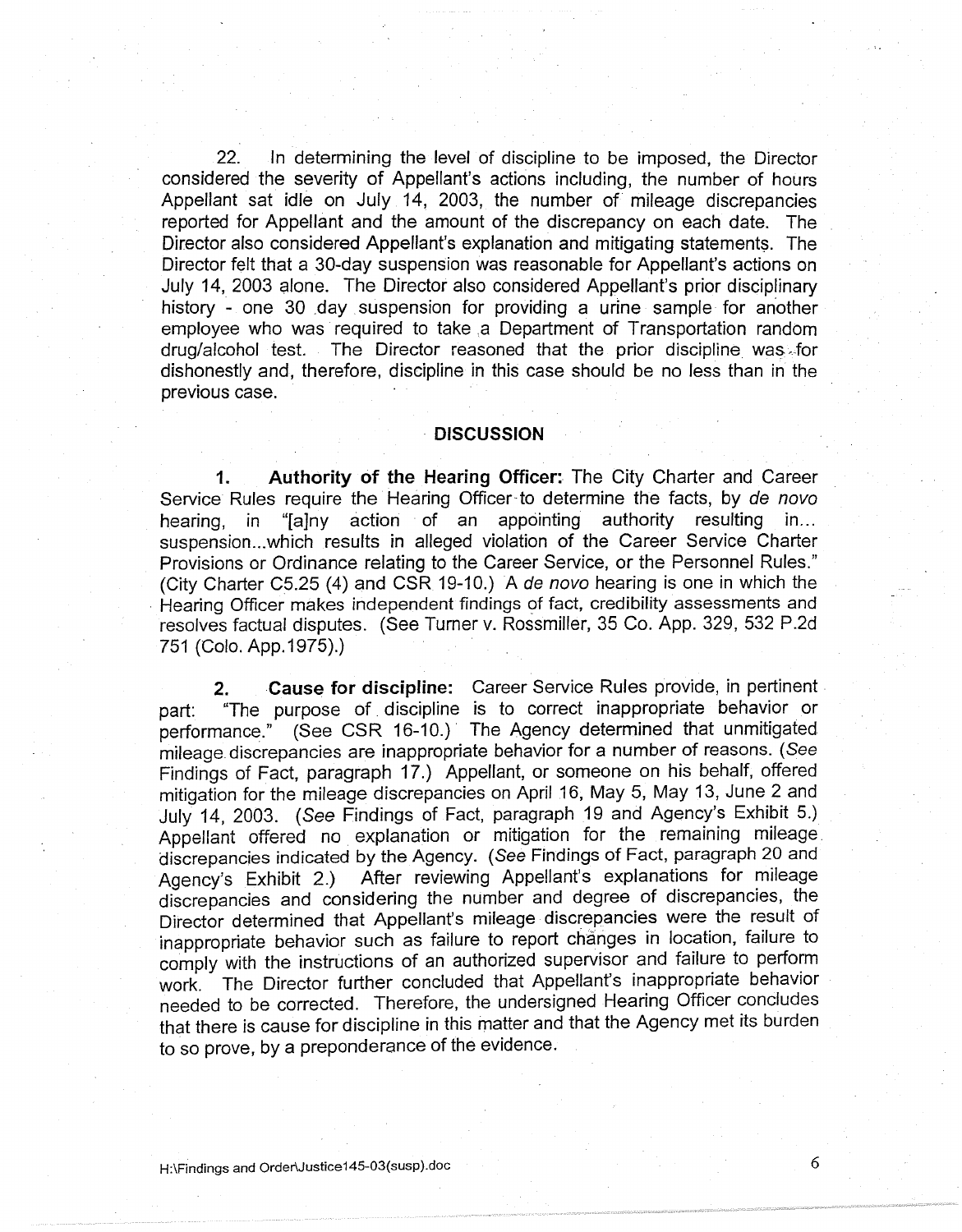**3. Level of discipline:** "The type and severity of discipline depends on the gravity of the infraction. The degree of discipline shall be reasonably related to the seriousness of the offense and take into consideration the employee's past record." (See CSR 16-10. Emphasis added.) In determining the level of discipline to be imposed, the Director considered the severity of Appellant's actions including, the number of hours Appellant sat idle on July 14, 2003, the number of mileage discrepancies reported for Appellant and' the amount of the discrepancy on each date. The Director also considered Appellant's explanation and mitigating statements. The Director felt that a 30-day suspension was reasonable for Appellant's actions on July 14, 2003 alone. The Director also considered Appellant's prior disciplinary history - one 30 day suspension for providing a urine sample for another employee who was required to take a Department of Transportation random drug/alcohol test. The Director reasoned that the prior discipline was for dishonestly and, therefore: discipline in this case should be no less than in the previous case.

To be "reasonably related" to the seriousness of the offense, the discipline imposed must be "within the range of reasonable alternatives available to a reasonable, prudent agency administrator." Adkins v. Div. of Youth Services, 720 P .2d 626 (Colo. App. 1986). In this case, the Director had many valid reasons forwanting to correct or limit mileage discrepancies. Once the Director determined that Appellant's explanation of the events of July 14, 2003 did not sufficiently mitigate the mileage discrepancy, dismissal for dishonesty (violation of CSR 16-50 A. 3).) was within the range of discipline available to the Director by Career Service Rule for Appellant's actions on July 14, 2003 alone. Taking into consideration the mitigation offered by Appellant, or someone on his behalf, for the mileage discrepancies on April 16, May 5, May 13, June 2 and July 14, 2003, the Hearing Officer concludes that a 30-day suspension is not unreasonable for the unexplained mileage discrepancies and/or Appellant's actions on July 14, 2003.

## **CONCLUSIONS OF LAW**

1. The Hearing Officer has jurisdiction to make and issue Findings, conclusions and Order in this matter.

2. The Agency has met its burden to show that the acts upon which discipline is based occurred, there is cause for discipline and that the level of discipline imposed is reasonably related to the severity of the offense.